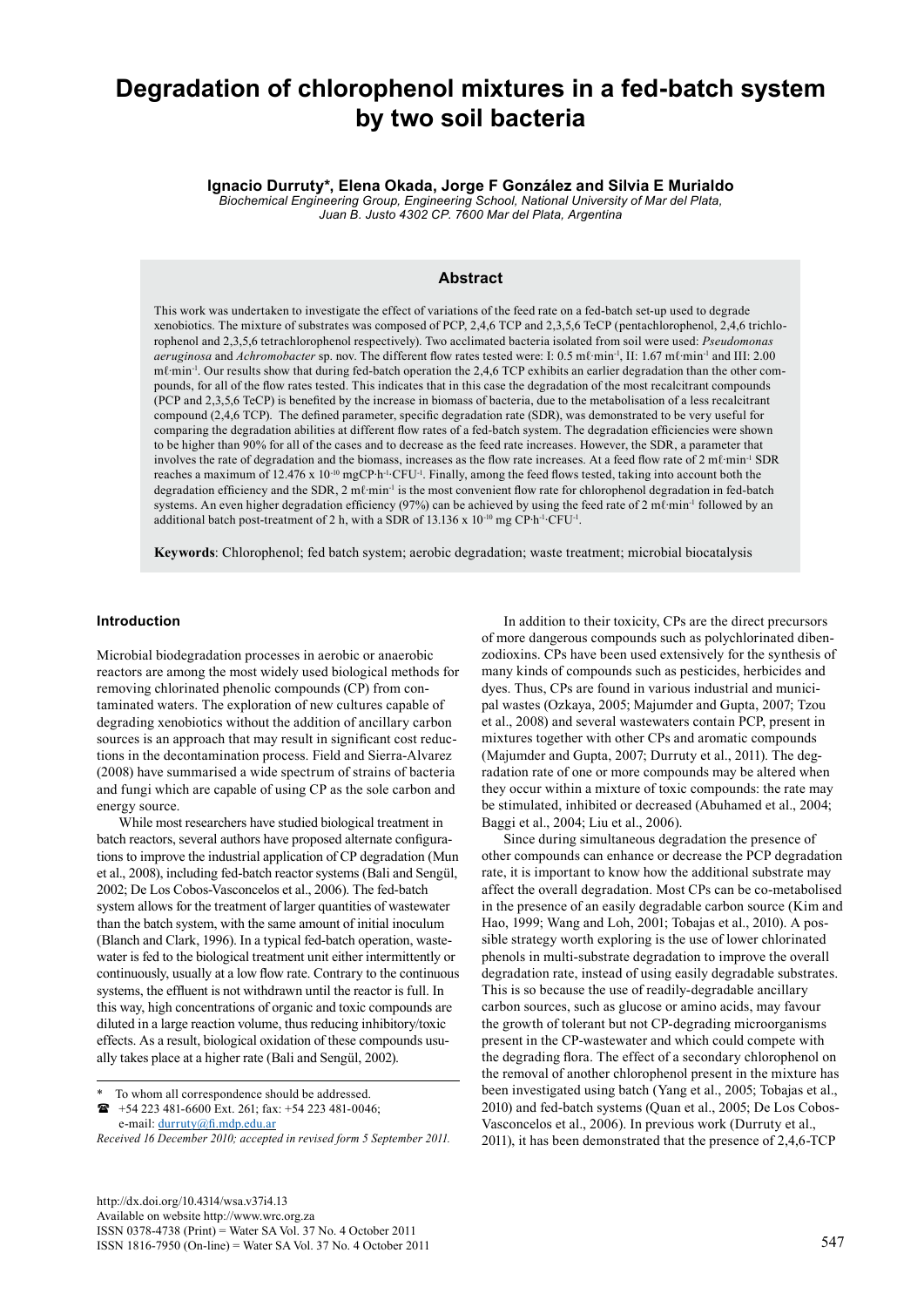| Table 1<br>Initial experimental settings for the fed-batch assays at different feed flow rates (I, II, III) and for batch control (B) |                                                                    |                                                               |                                                                   |                                                  |                                                                      |                                                |                                                  |                                                       |  |  |  |  |  |
|---------------------------------------------------------------------------------------------------------------------------------------|--------------------------------------------------------------------|---------------------------------------------------------------|-------------------------------------------------------------------|--------------------------------------------------|----------------------------------------------------------------------|------------------------------------------------|--------------------------------------------------|-------------------------------------------------------|--|--|--|--|--|
| Assay                                                                                                                                 | <b>Feed Flow</b><br>rates <sup>*</sup><br>$(m\ell \cdot min^{-1})$ | <b>Initial PCP</b><br>Concentration<br>$(mg \cdot \ell^{-1})$ | Initial<br>2,3,5,6TeCP<br>Concentration<br>$(mg \cdot \ell^{-1})$ | Initial 2,4,6 TCP<br>Concentration<br>$(mg·l-1)$ | <b>Total Initial CP's</b><br>Concentration<br>$(mg \cdot \ell^{-1})$ | $X_{0 (V=0.58)}$<br>$(CFU·m\ell^{-1})$         | $X_{f(V=2\ell)}$<br>$(CFU·m\ell^{-1})$           | <b>Biomass yield</b><br>Coefficient<br>$(CFU·mgCP-1)$ |  |  |  |  |  |
|                                                                                                                                       | 0.50                                                               | $2.344 \pm 0.121$                                             | $3.230 \pm 0.156$                                                 | $3.793 \pm 0.187$                                | $9.367 \pm 0.464$                                                    | $2.50 \times 10^{7} \pm$<br>$2.32 \times 10^6$ | $2.96 \times 10^{7} \pm$<br>$3.55 \times 10^{6}$ | $2.254x10^{8} \pm$<br>$1.82 \times 10^7$              |  |  |  |  |  |
| $\mathbf{I}$                                                                                                                          | 1.67                                                               | $0.034 \pm 0.168$                                             | $0.542 \pm 0.117$                                                 | $0.002 \pm 0.016$                                | $1.576 \pm 0.302$                                                    | 2.81 x $10^7$ ±<br>$3.09 \times 10^6$          | 3.11 x $10^{7}$ ±<br>$2.65 \times 10^{6}$        | $2.368x10^{8} \pm$<br>$2.01 \times 10^7$              |  |  |  |  |  |
| III                                                                                                                                   | 2.00                                                               | $2.691 \pm 0.136$                                             | $1.357 \pm 0.098$                                                 | $1.004 \pm 0.103$                                | $5.052 \pm 0.337$                                                    | $2.43 \times 10^{7} \pm$<br>$1.94 \times 10^6$ | 3.21 x $10^7$ ±<br>$2.98 \times 10^{6}$          | $2.538x10^{8}$ ±<br>$1.65 \times 10^{7}$              |  |  |  |  |  |
| B                                                                                                                                     | $\Omega$                                                           | $23.878 \pm 0.562$                                            | $21.532 \pm 0.434$                                                | $22.542 \pm 0.675$                               | $67.952 \pm 1.671$                                                   | $2.32 \times 10^{7} \pm$<br>$2.08 \times 10^6$ | $3.95 \times 10^{7} \pm$<br>$3.11 \times 10^{6}$ | $2.398x10^{8} \pm$<br>1.43x107                        |  |  |  |  |  |

*\* Feed concentration was 45 mg∙ℓ-1 of each CP in all cases*

(2,4,6 trichlorophenol) enhances the PCP degradation rate by the same culture in a binary mixture and in ternary mixture of 2,4,6TCP; 2,3,5,6TeCP (2,3,5,6 tetrachlorophenol) and PCP. However, the biodegradation behaviour of the PCP, 2,4,6 TCP and 2,3,5,6 TeCP mixture in fed-batch systems remained unexplored. Therefore, this work was undertaken to study the multi-substrate degradation of PCP, 2,4,6 TCP and 2,3,5,6 TeCP in a fed-batch system, and the effect of different feed rates on system behaviour. These results add to the knowledge of fed-batch operations used to improve the degradation of mixtures of xenobiotics.

## **Materials and methods**

## **Microorganisms and culture conditions**

The mixed culture used in this work consisted of 2 strains isolated from soil contaminated with CP in the city of Mar del Plata: *Pseudomonas aeruginosa* (Murialdo et al., 2003) and *Achromobacter marplatensis* (Gomila et al., 2011) in a 1:1 ratio. They were isolated in the laboratory from soil contaminated with chlorophenols (Murialdo 2004; Wolski et al., 2006). These strains were selected for our research because they showed the best chlorophenol degradation kinetics among the isolated strains (Murialdo, 2004). In addition it has been shown that mixed cultures usually perform better than pure cultures (Sahinkaya and Dilek, 2007; Salmerón-Alcocer et al., 2007). A stock culture of bacteria was kept in liquid medium prior to its use in the experiments. The medium (MS) contained the following inorganic salts (g⋅ℓ⋅<sup>1</sup>): PO<sub>4</sub>K<sub>2</sub>H (0.65); PO<sub>4</sub>H<sub>2</sub>K (0.17); NH<sub>4</sub>CL<sub>5</sub> (0.05); NaNO<sub>3</sub>, (0.05); MgSO<sub>4</sub>.7H<sub>2</sub>O (0.1), and a mixture of PCP (20 mg⋅ $\ell$ <sup>-1</sup>), 2,4,6 TCP (20 mg⋅ℓ<sup>-1</sup>) and 2,3,5,6 TecP (20 mg⋅ℓ<sup>-1</sup>) as the only source of carbon and energy. Before inoculations, all media were adjusted to pH 7 and autoclaved at 121ºC for 15 min. The bacteria were acclimated as described in Durruty et al. (2011).

## **Analytical methods**

The bacterial population was estimated by the plate count method at the beginning and at the end of every run. The concentration of CP was measured using high performance liquid chromatography (HPLC) equipped with a Waters Division of Millipore Model 590 pump, a Waters Division of Millipore Model 484 UV detector and a Waters Spherisorb 5 μm oOD52 4.6 x 250 mm Analytical Column (Millipore Corporation, Milford, Massachusetts). The UV detector was set at 219 nm. The mobile phase was acetonitrile and 7 mM phosphoric acid (70:30, v/v) with a flow rate of 1 mℓ $·$ min<sup>-1</sup>.

#### **Fed-batch system**

The bioreactor used for fed-batch experiments was a 2.0  $\ell$ stirred vessel made of Pyrex glass (Omni-Culture, Virtis Co., Gardiner, N.Y.) with an aeration system. Air was supplied through a Balston DFU grade AQ filter at 1 ℓ∙min−1 through a deep tube located at the bottom of the vessel close to the lower turbine. The temperature was maintained at 25°C in a temperature-controlled room. The reactor was operated initially as a  $0.5 \ell$  batch with an initial inoculum of 10% v/v of the stock culture with a medium composed of mineral salts (MS) and a mixture of 20 mg⋅ℓ<sup>-1</sup> of each chlorophenol (2,4,6 TCP, 2,3,5,6 TeCP and PCP) as sole carbon and energy source, with the aim to enrich the culture. When CP concentrations are close to zero (the values are shown in Table 1), a sterile medium with a mixture of 45 mg∙ℓ-1 of each one of the 3 CPs and MS was supplied, and thus fedbatch operation was started  $(t = 0 h)$ . The sterile medium was supplied through a Gilson pump (Model 302) with an inlet constant flow rate (F). Three different assays were planned to evaluate the feed-rate effect on system performance. The different flows tested were: I: 0.5 mℓ∙min-1, II: 1.67 mℓ∙min-1 and III: 2.00 mℓ∙min-1. The initial volume was  $0.5 \ell$  in all cases and the medium was pumped into the reactor until a final volume of 2 ℓ was reached. Samples were drawn at different time intervals to measure the concentration of each CP. The biomass was quantified at the beginning and at the end of the fed-batch operation.

#### **Batch control assay**

For comparison purposes, a batch system process was carried out simultaneously as a control, using the same inoculum as in the fed-batch experiment. The test was conducted in 250 mℓ Erlenmeyer flasks containing 0.15 ℓ of the MS and PCP, TCP and TeCP as the only source of carbon and energy. The batch control reactor was inoculated with the enriched liquid from the fed-batch reactor at  $t = 0$  h. Initial CP and biomass concentrations are shown in Table 1. The cultures were incubated in a dark room, at 25ºC with constant agitation (120 r∙min-1) in an orbital shaker (Shaker Pro, Vicking Co. Buenos Aires, Argentina).

## **Theoretical accumulation considering a zero**  compound removal (C<sub>i</sub>)

The global accumulation rate of substrate *i* of concentration  $(S_i)$ in a fed-batch reactor is expressed as: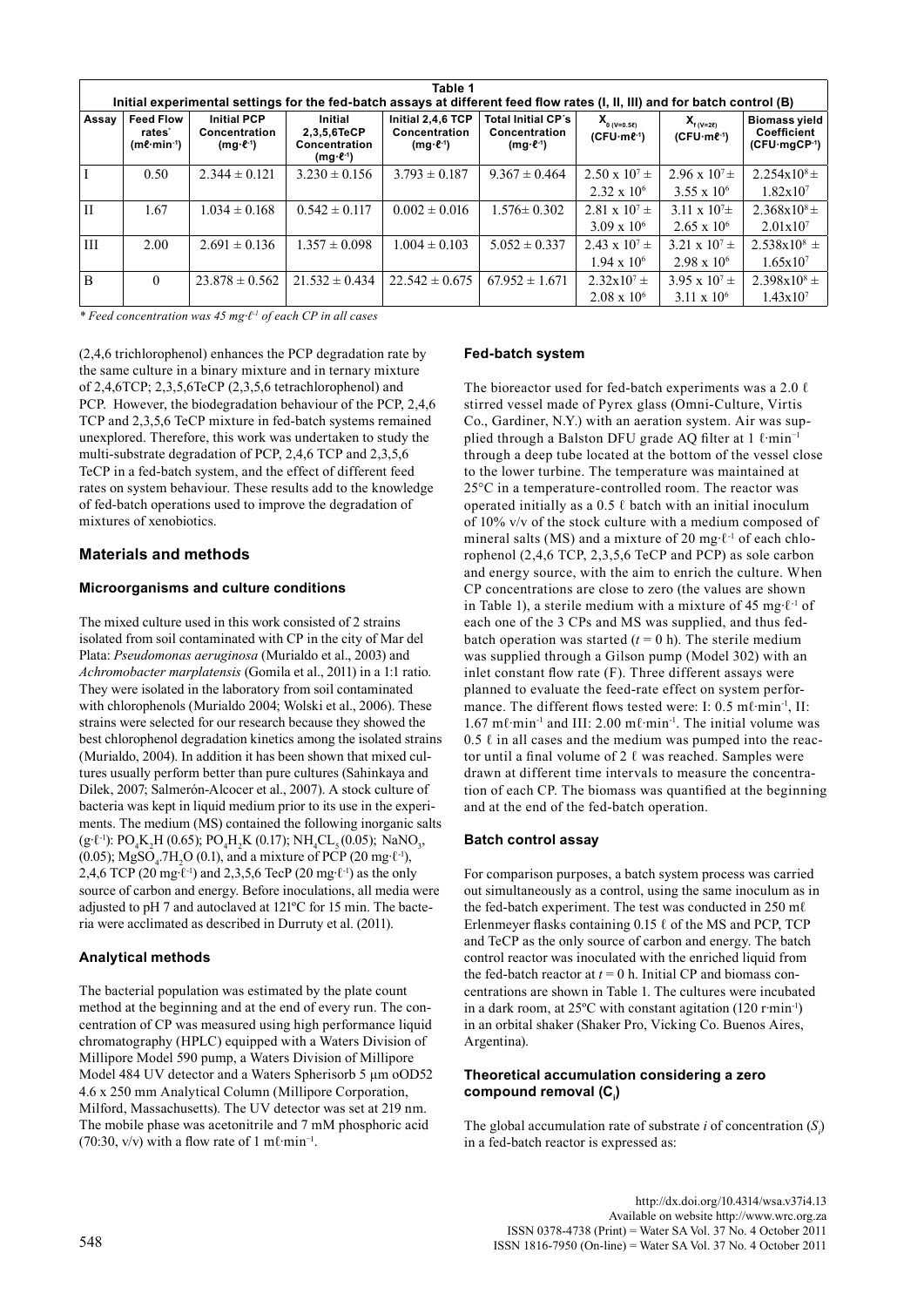$$
\left[\frac{dV.S_i}{dt}\right]_{acc} = V\left[\frac{dS_i}{dt}\right] + S_i\left[\frac{dV}{dt}\right] = F.S_{if} - \left[\frac{dV.S_i}{dt}\right]_{deg} \tag{1}
$$

where:

*t* is the operation time

*V* is the actual volume of reactor

 $S<sub>i</sub>$  is the concentration of substrate *i* 

 $\overrightarrow{F}$  is the constant inlet flow rate

 $S_{i}$  is the concentration of the compound *i* in the inlet

The first term  $([dV S/dt]_{acc})$  represents the net accumulation of the component *i* in the control volume *V*, while  $F S$ <sub>i</sub> represents the input of compound *i* to the volume control, and the last term ([*dVS*/*dt*]<sub>deg</sub>) represents the actual degradation rate. Note that the control volume *V* is not constant since the volume *V* increases at a rate *dV*/*dt*, which is equal to *F*. Therefore,  $V(t) = V_0 + F \cdot t$ .

In absence of degradation ( $[dVS/dt]_{\text{deg}} = 0$ ), this equation describes the accumulation of the substrate *i* in the system. Hence, the mass balance results:

$$
(V_0 + F.t) \left[ \frac{dS_i}{dt} \right] + S_i.F = F.S_{if}
$$
 (2)

Solving the balance equation (Eq. (2)) with the initial conditions of the fed-batch process at  $t_0 = 0$ , initial concentration of the CP *i* ( $S$ <sub>*i*( $t=0$ )</sub>), and solving for  $S$ <sub>*i*</sub>, yields the theoretical accumulation of a substrate *i* when the degradation rate is zero  $(C_i)$ in the fed-batch reactor (Eq. (3)), as presented by De Los Cobos Vasconcellos et al. (2006):

$$
C_{i} = S_{if} - \frac{(S_{if} - S_{i(t=0)})V_{0}}{V_{0} + Ft} = \frac{S_{if} \cdot F \cdot t + V_{0} \cdot S_{i(t=0)}}{V_{0} + F \cdot t}
$$
\n
$$
= \frac{m_{feed}(t) + m_{i}}{V(t)}
$$
\n(3) sl

Note that in Eq. (3)  $C<sub>i</sub>$  represents the cumulative mass of the *i* compound added to the actual volume at each time.

#### **Specific degradation rate parameter (SDR)**

A comparison of the batch and fed-batch systems by merely looking at the concentration in the reactor or the degradation efficiency is not adequate, due to the different feed strategies. Initially, a parameter that involves the total mass of substrates in the system is necessary. Thus, to compare the effectiveness of the different strategies used to degrade, the specific degradation rate (SDR) was defined as the total mass of compound *i* degraded per unit of time and initial biomass. For the fed-batch system, the SDR results:

$$
SDR_i = \frac{S_{if} \cdot F \cdot t + V_{(t=0)} \cdot S_{i(t=0)} - V_{(t)} \cdot S_{i(t)}}{t \cdot X_{(t=0)} \cdot V_{(t=0)}} \tag{4}
$$

and the SDR parameter for the batch system, when  $F = 0$ , is:

$$
SDR_i = \frac{V_{(t=0)}S_{i(t=0)} - V_{(t)}S_{i(t)}}{t.X_{(t=0)}V_{(t=0)}} = \frac{S_{i(t=0)} - S_{i(t)}}{t.X_{(t=0)}}
$$
(5)

This parameter is a very useful tool that involves the degradation rate and the biomass growth, referred to the initial biomass instead of the actual biomass. Progressively, the biomass grows and the degradation rate increases. This parameter simultaneously takes both into account.

### **Results and discussion**

The mixed culture constituted of *Pseudomonas aeruginosa* and *Achromobacter marplatensis* was able to simultaneously degrade the mixture of highly-substituted chlorophenols PCP, 2,3,5,6-TeCP and 2,4,6-TCP, as the only source of carbon and energy in batch and fed-batch systems. The initial experimental settings for the fed-batch assays at different feed flow rates (I, II, III) and the batch system control (B) is shown in Table 1. The initial biomass was similar in all cases but the initial CP concentrations were much higher in B than in the fed-batch assays when they were close to zero (Table I). The substrate to biomass yield coefficients based on total CP degradation are also shown in Table 1. These values are higher than those previously reported by Durruty et al. (2011) for the same strain and acclimated condition, exposed to similar CP concentrations but with lower biomass concentration. These results support the observation of Moreno-Andrade and Buitrón (2003), who observed that growth inhibition is not only a function of the initial substrate concentration, but also of the initial biomass concentration. This is due to the fact that the concentration of toxic compounds to which the biomass is exposed is lower per unit of biomass, thus the toxic effects are reduced.

The actual concentration of different CPs in the 3 fed-batch assays during the first 10 h, and the total amount of substrate added  $(C_i)$  for each, calculated with Eq. (3), are shown in Fig. 1. The degraded CP concentration is represented by the difference between  $C<sub>i</sub>$  and the measured CP concentration. The degradation rate is represented by the difference between the first derivative of the accumulation (the slope of the curve *Ci* vs. *t* represents the accumulation rate) and the first derivative of the actual concentration (slope of the curve  $S_i$  vs. *t* represents the net degradation rate). Therefore, the difference between the slopes of the curves is proportional to the degradation rate. In Assay I, the degradation rate was higher than the accumulation rate for all of the CPs (Figs.1, Ia, Ib and Ic), and the concentration diminishes from the start (negative net rate). In conclusion, the feed limited the degradation rate during Assay I. In Assays II and III the compounds accumulated initially because the degradation rate was slower than the accumulation rate (positive net rate). Later, when the increase in biomass causes an increment in the degradation rate, it exceeds the accumulation rate (negative net rate) and the CP concentration decreases. In the case of PCP, degradation was slower than for the rest of the CPs. This was evident in Assay III (Fig.1, IIIa) when the accumulation rate is the highest. The actual concentration of PCP increased proportionally with the increase in volume of the reactor, close to the theoretical accumulation. This indicates a low degradation rate. After 5 h it began to degrade faster, due to the increase in biomass. The low accumulation of 2,4,6 TCP during Assays II and III (Figs.1, IIc and Figs.1, IIIc, respectively) indicates that the bacteria consume this compound as it enters the reactor. The 2,3,5,6 TeCP degradation followed a similar trend to that of the PCP degradation: it was accumulated during Assay III until Day 5 (Figs.1, IIIb); both presented a minor accumulation in Assay II until Day 3 (Figs.1, IIa for PCP and Figs. 1, IIb for 2,3,5,6TeCP). In all of the cases the concentration of 2,4,6 TCP reaches its maximum before that of the other compounds, indicating an earlier degradation of this compound. The fact that this maximum is also lower than the other 2 maxima indicates that the 2,4,6 TCP degradation is faster. This suggests that in this case the degradation of the most recalcitrant compounds (PCP and 2,3,5,6TeCP) is benefited by the increase in biomass of bacteria, due to the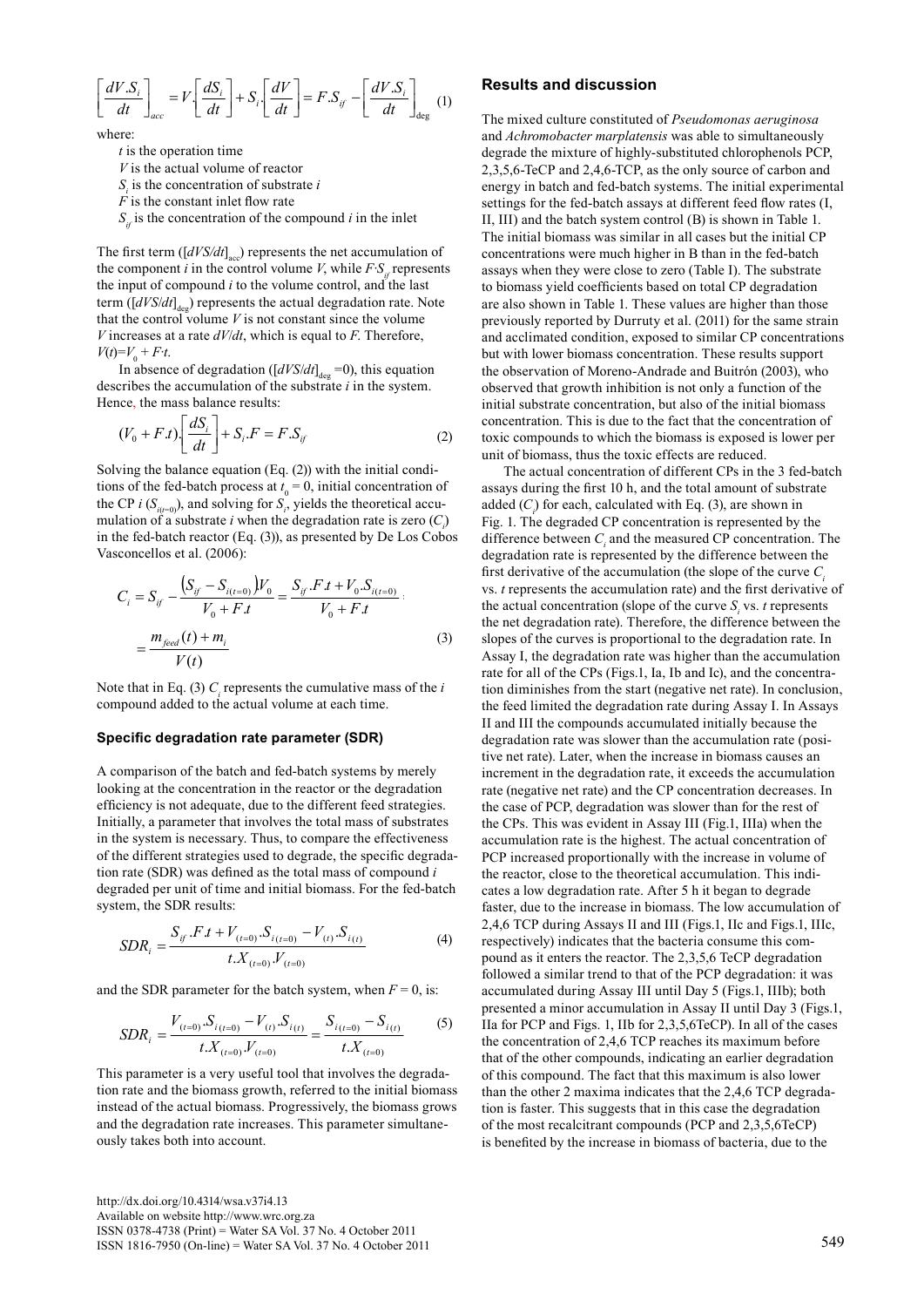

*Figure 1*

*Transient accumulation of every CP in fed-batch system fed with MS containing 45 mg∙ℓ-1 of each CP. The columns represent different assays with a feed flow of I: 0.5 mℓ∙min-1; II: 1.67 mℓ∙min-1, III: 2 mℓ∙min-1. The rows represent the actual concentrations of each CP* (■): (a) PCP, (b) 2,3,5,6TeCP and (c) 2,4,6TCP. *The total cumulative concentration of substrate added calculated with Eq. (3), considering a zero compound removal rate (solid line) and the total volume in the reactor (dashed line), is also shown for each test.*

metabolisation of a less recalcitrant compound (2,4,6 TCP) (Guha et al., 1999; Durruty et al., 2011). This agrees with the results of Quan et al. (2005), who found that in the fed-batch system with mixed components, 2,4DCP (less recalcitrant) was always degraded first; when it reached near-complete removal, the degradation of 4CP (more recalcitrant) started to take place.

The final values of specific degradation rate (SDR) for the fed-batch assays at different feed flows (I, II, III), calculated with Eq. (4), and for batch control (B), calculated with Eq. (5), are shown in Table 2. The values of the operating time (h), feed CP concentration (mg∙ℓ-1) and maximum CP concentration (mg∙ℓ-1) reached during the test for each assay are also shown in Table 2. In Assay I, although the amount of degraded CP is greater than in the batch test, the time necessary to process the CP makes the SDR lower due to the low feed flow, and limits the net degradation rate.

The CPs are highly toxic and usually exhibit substrate inhibition (Kargi et al., 2005; Chen and Lin, 2006; Konya et al., 2007), although the concentration at which the compound starts to inhibit depends strongly on the strain and the acclimation procedure (Moreno-Andrade and Buitrón, 2004; Sahinkaya and Dilek, 2005). For the culture used in this work, under the conditions described above, the onset of inhibition in PCP degradation was observed from 40 to50 mg∙ℓ-1 of PCP (data not

shown) and the degradation did not take place at initial concentrations above 150 mg∙ℓ-1. This suggests that the values of total CP concentration must be maintained below 50 mg∙ℓ-1 to avoid a detrimental effect on total CP degradation. Thus, the marked increase in the SDR obtained in Assay II and III is attributed to the feeding strategy, which allows lower levels of toxic compounds to be maintained in the fed-batch reactor in spite of the fact that the concentration of the toxic compound in the feed (135 mg∙ℓ-1) is higher than that which the culture is able to withstand. (Blanch and Clark, 1996; De Los Cobos-Vasconcelos et al., 2006). In our experiments, even though the feed concentration was more than twice as high as that to which the bacteria were acclimated, the maximum CP concentration in the reactor (that to which the bacteria are actually exposed) (Table 2) never exceeds the acclimation concentration. Therefore, the detrimental effects of substrate inhibition on CP degradation are avoided. These results agree with those of Bali and Sengül (2002), who concluded that the feeding strategy is a key factor for complete removal of both growth and non-growth substrates in fed-batch operation with no acclimated bacteria.

The degradation efficiency, measured as the ratio between the total degraded substrate and the total fed substrate, is shown in Table 2 for each test done. In all cases degradation efficiency was higher than 90% and decreased as the feed flow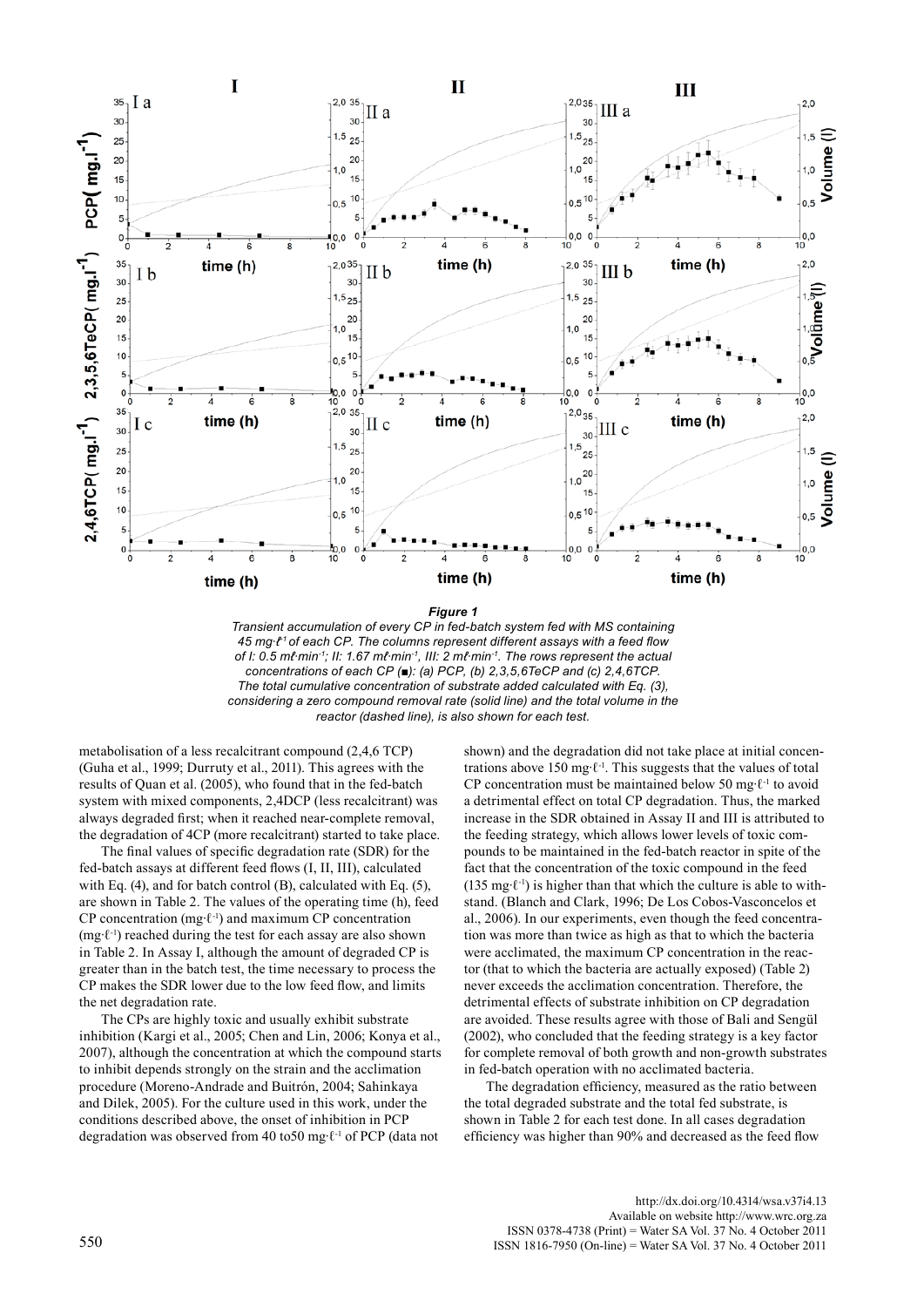| тавіе z<br>Final values of specific degradation rate (SDR) for fed-batch assay at different feed flows (I, II, III), calculated with Eq.<br>(4), and for batch control (B), calculated with Eq. (5). Operation time (h), feed CP concentration (mg·ℓ-1) and maximum CP<br>concentration reached during the test ( $mq \cdot \ell^{-1}$ ) for each assay. |                   |                   |                                                                |                    |                                              |                                         |             |            |  |  |  |  |
|----------------------------------------------------------------------------------------------------------------------------------------------------------------------------------------------------------------------------------------------------------------------------------------------------------------------------------------------------------|-------------------|-------------------|----------------------------------------------------------------|--------------------|----------------------------------------------|-----------------------------------------|-------------|------------|--|--|--|--|
|                                                                                                                                                                                                                                                                                                                                                          |                   |                   | 10 <sup>10</sup> SDR (mgCP·h <sup>-1</sup> CFU <sup>-1</sup> ) | <b>Feed CP</b>     | Max. CP                                      | Operation                               | Degradation |            |  |  |  |  |
| Assay                                                                                                                                                                                                                                                                                                                                                    | <b>PCP</b>        | 2,3,5,6 TeCP      | 2.4.6 TCP                                                      | <b>Total CPs</b>   | concen-<br>tration<br>$(mg \cdot \ell^{-1})$ | concentration<br>$(mg \cdot \ell^{-1})$ | time (h)    | efficiency |  |  |  |  |
|                                                                                                                                                                                                                                                                                                                                                          | $1.110 \pm 0.118$ | $1.106 \pm 0.183$ | $1.099 \pm 0.017$                                              | $3.315 \pm 0.318$  | $135*$                                       | $9.367 \pm 0.912$                       | 50          | 98%        |  |  |  |  |
| IН                                                                                                                                                                                                                                                                                                                                                       | $3.233 \pm 0.236$ | $3.222 \pm 0.071$ | $3.209 \pm 0.158$                                              | $9.664 \pm 0.465$  | $135*$                                       | $16.251 \pm 0.867$                      | 15.6        | 97%        |  |  |  |  |
| ĦП                                                                                                                                                                                                                                                                                                                                                       | $3.718 \pm 0.186$ | $4.369 \pm 0.218$ | $4.381 \pm 0.219$                                              | $12.476 \pm 0.623$ | $135*$                                       | $40.041 \pm 2.743$                      | 12.5        | 90%        |  |  |  |  |
| B                                                                                                                                                                                                                                                                                                                                                        | $1.239 \pm 0.106$ | $1.137 \pm 0.154$ | $1.214 \pm 0.087$                                              | $3.591 \pm 0.347$  |                                              | $67.952 \pm 1.671$                      |             | 98%        |  |  |  |  |

**Table 2**

*\*45 mg∙ℓ-1 of each CP*

increased. These results are similar to those found by De Los Cobos-Vasconcelos et al. (2006), who reported degradation efficiencies between 93 and 100% in the fed-batch reactor during the simultaneous degradation of mono- and dichlorophenols by a strain of *Burkholderia*.

On the other hand, in the range of feed rates evaluated, the SDR, which involves degradation rate and biomass requirements, increases with higher feed flow rates. But, as the feeding rate increases the concentrations begin to approach the values to which the bacteria are acclimated (Table 2). Tests at higher feed flow rates must be performed to confirm this tendency, although, based on the results obtained in this work, it is expected that a very high feeding rate could lead to an excessive accumulation of toxics compounds, which will have deleterious effects on the degradation efficiency and even prevent degradation.

In summary, during Assay III, at a feed flow rate of 2 mℓ∙min−1, the SDR reaches a maximum of 12.476 x 10-10 mgCP∙h-1∙CFU-1; however, the lowest degradation efficiency is achieved. This results because at the time that the maximum working volume within the reactor was reached, some accumulated CPs still remained inside it. Nevertheless, an additional batch time of 2 h is sufficient to reach a degradation efficiency higher than 97%. Application of Assay III plus this additional batch post-treatment resulted in an SDR of 13.136 x 10-10 mgCP∙h-1∙CFU-1. Thus, a flow rate of 2 mℓ∙min-1 demonstrated better degradation abilities for a mixture of CP than lower feed flow rates and than a batch process.

Figure 2 shows the evolution of the SDR for different CPs in Assay III. The SDR for 2,4,6 TCP and 2,3,5,6 TeCP increases as the dilution rate (D) decreases (Fig. 2). This demonstrates that, once the operating conditions are chosen, with longer operating times (larger final volumes) the degradation ability increases. The SDR for PCP, however, deteriorates initially due to the slower degradation rates (as discussed above). After 5 h, when the total degradation rate is higher than the accumulation rate due to the lower dilution rate, the SDR for PCP begins to increase. In this case, an operating time lower than 6 h will be sub-optimal for degradation of most recalcitrant compounds.

The results obtained in this work indicate that the selection of a reaction system in combination with its operating conditions is a key factor for the improvement of toxic-substrate biodegradation rates. Further insight into the degradation process could be gained by varying the initial concentrations and the operating temperature.

#### **Conclusions**

The mixed culture constituted by *Pseudomonas aeruginosa* and *Achromobacter* sp. was able to simultaneously degrade



*Figure 2 Evolution over time of SDR for different CPs in Assay III. The dilution rate (solid line) is shown on the right y-axis.*

the mixture of highly-substituted chlorophenols, PCP, 2,3,5,6-TeCP and 2,4,6-TCP, as the only source of carbon and energy in batch and fed-batch systems. During fed-batch operation the 2,4,6 TCP exhibits an earlier degradation than the other compounds, for all of the processes applied. This indicates that in this case the degradation of the most recalcitrant compounds (PCP and 2,3,5,6TeCP) is benefited by the increase in biomass of bacteria, due to the metabolisation of a compound less recalcitrant (2,4,6 TCP). The defined parameter, SDR, was demonstrated to be very useful for comparing the degradation abilities at different flow rates for a fed-batch system. The degradation efficiencies were higher than 90% in all of the cases and decreased as feed flow increased. However, the SDR, which involves both degradation rate and biomass requirements, increases as flow rate increases. Finally, among the feed flows tested, taking into account both the degradation efficiency and the SDR, 2 mℓ∙min-1 was found to be the most convenient for CP degradation in fed-batch systems. An even higher degradation efficiency, of 97%, and a higher SDR, can be achieved using a feed rate of 2 mℓ∙min-1 which is followed by an additional batch post-treatment of 2 h.

#### **Acknowledgements**

Support was provided by grants from the National University of Mar del Plata (15/G247) and the ANPCyT of Argentina (PICT N 00556). I. Durruty holds a fellowship from CONICET. E. Okada acknowledges the CIC for a fellowship received. S. Murialdo is a staff researcher of CIC (Province of Buenos Aires).